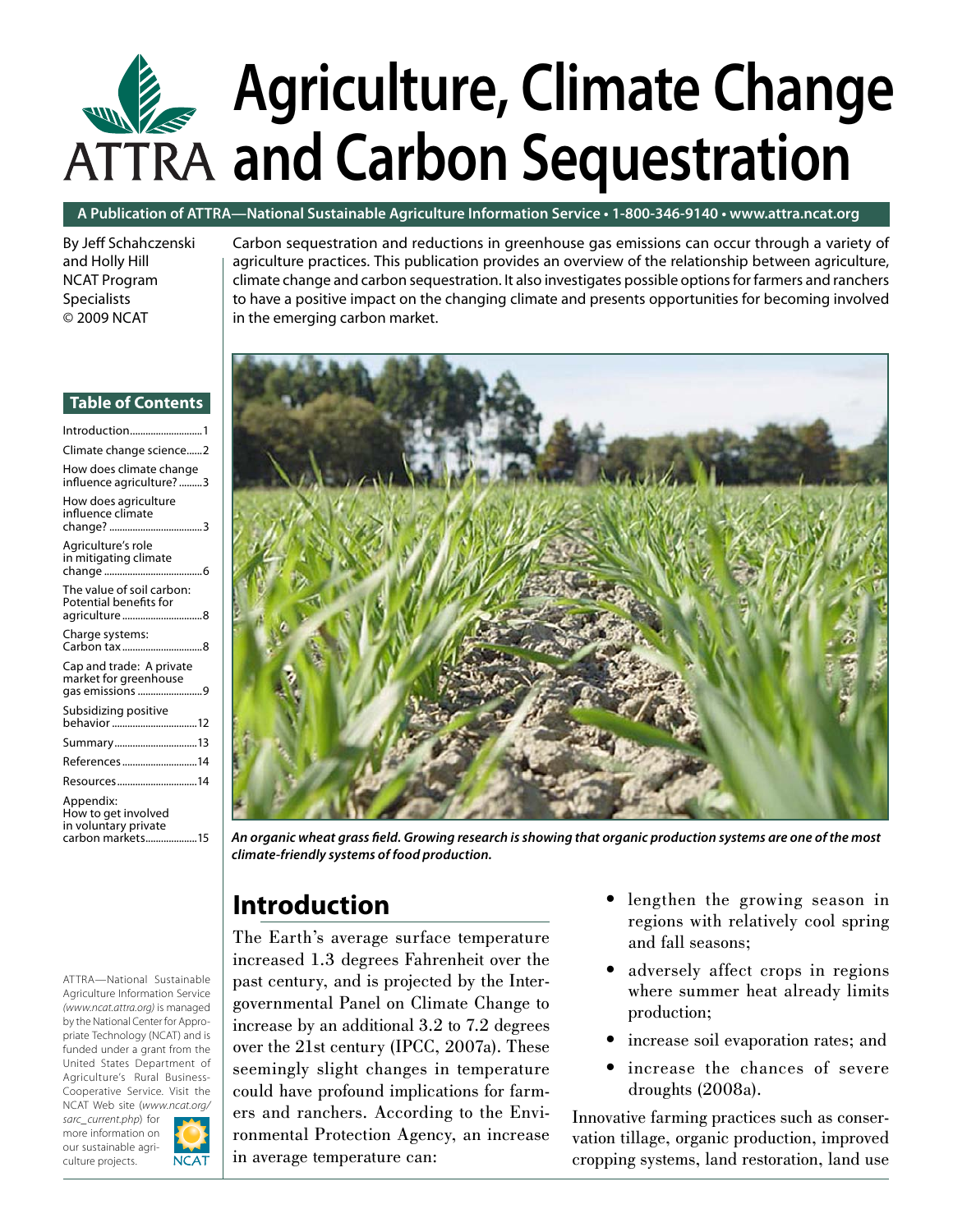change and irrigation and water management, are ways that farmers can address climate change. Good management practices have multiple benefits that may also enhance profitability, improve farm energy efficiency and boost air and soil quality.

#### **Climate change science**

Natural shifts in global temperatures have occurred throughout human history. The 20th century, however, has seen a rapid rise in global temperatures. Scientists attribute the temp increase to a rise in carbon dioxide and other greenhouse gases released from the burning of fossil fuels, deforestation, agriculture and other industrial processes. Scientists refer to this phenomenon as the enhanced greenhouse effect.

The naturally occurring greenhouse effect traps the heat of the sun before it can be released back into space. This allows the Earth's surface to remain warm and habitable. Increased levels of greenhouse gases enhance the naturally occurring greenhouse effect by trapping even more of the sun's heat, resulting in a global warming effect. *Figure 1* illustrates the natural and enhanced greenhouse effects (Pew Center on Global Climate Change, 2008).

The primary greenhouse gases associated with agriculture are carbon dioxide  $(CO<sub>2</sub>)$ , methane  $(CH_{4})$  and nitrous oxide  $(N_{2}0)$ . Although carbon dioxide is the most prevalent greenhouse gas in the atmosphere, nitrous oxide and methane have longer durations in the atmosphere and absorb more long-wave radiation. Therefore, small quantities of methane and nitrous oxide can have significant effects on climate change.

Several excellent resources and fact sheets explain the greenhouse effect and the science behind climate change. See the **Resources** section for information on how to obtain copies.

#### **Figure 1. The Greenhouse Effect**

*Source: The National Academy of Sciences.<www.climatechange.ca.gov/publications/faqs.html>*

#### **Natural Greenhouse Effect**



Illustration of the greenhouse effect (courtesy of the Marion Koshland Science Museum of the National Academy of Sciences). Visible sunlight passes through the atmosphere without being absorbed. Some of the sunlight striking the earth **(1)** is absorbed and converted to heat, which warms the surface. The surface **(2)** emits infrared radiation to the atmosphere, where some of it **(3)** is absorbed by greenhouse gases and **(4)** re-emitted toward the surface; some of the heat is not trapped by greenhouse gases and **(5)** escapes into space. Human activities that emit additional greenhouse gases to the atmosphere **(6)** increase the amount of infrared radiation that gets absorbed before escaping into space, thus enhancing the greenhouse effect and amplifying the warming of the earth.

#### **Related ATTRA Publications**

Conservation Tillage

Pursuing Conservation Tillage Systems for Organic Crop Production

Energy Saving Tips for Irrigators

Anaerobic Digestion of Animal Wastes: Factors to Consider

Biodiesel: The Sustainability **Dimensions** 

Ethanol Opportunities and Questions

Renewable Energy Opportunities on the Farm

Federal Resources for Sustainable Farming and Ranching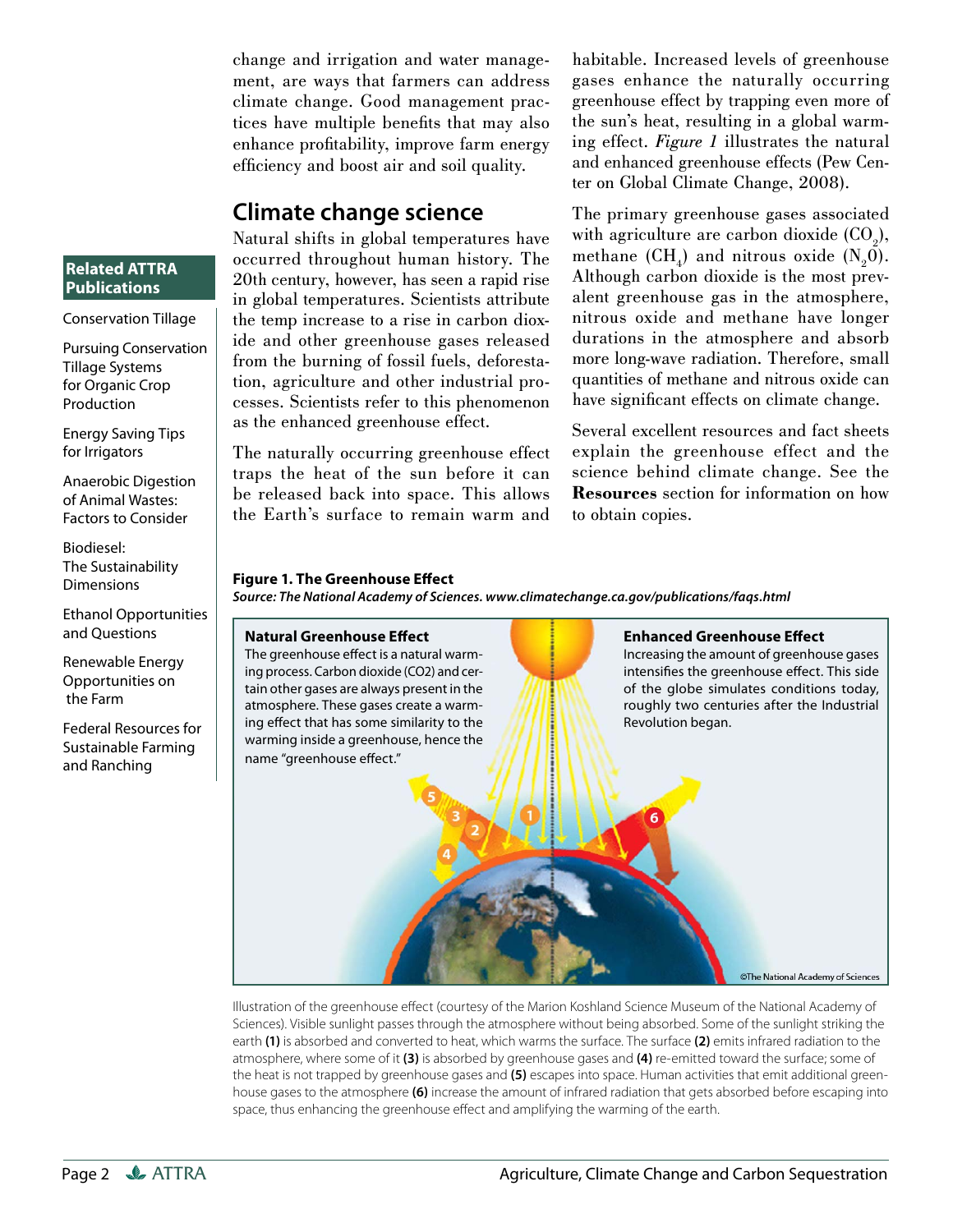# **How does climate change infl uence agriculture?**

Climate change may have beneficial as well as detrimental consequences for agriculture. Some research indicates that warmer temperatures lengthen growing seasons and increased carbon dioxide in the air results in higher yields from some crops. A warming climate and decreasing soil moisture can also result in production patterns shifting northward and an increasing need for irrigation. Changes, however, will likely vary significantly by region. Geography will play a large role in how agriculture might benefit from climate change. While projections look favorable for some areas, the potential of increased climate variability and extremes are not necessarily considered. Benefits to agriculture might be offset by an increased likelihood of heat waves, drought, severe thunderstorms and tornadoes. An increase in climate variability makes adaptation difficult for farmers.

The U.S. Department of Agriculture released a report in May 2008 that focused on the effects of climate on agriculture, specifically on cropping systems, pasture and grazing lands and animal management  $(Backlund et al., 2008)$ . The following findings are excerpted from the report:

- With increased carbon dioxide and higher temperatures, the life cycle of grain and oilseed crops will likely progress more rapidly.
- The marketable yield of many horticultural crops, such as tomatoes, onions and fruits, is very likely to be more sensitive to climate change than grain and oilseed crops.
- Climate change is likely to lead to a northern migration of weeds. Many weeds respond more positively to increasing carbon dioxide than most cash crops.
- Disease pressure on crops and domestic animals will likely increase with earlier springs and warmer winters.
- Projected increases in temperature and a lengthening of the growing season

will likely extend forage production into late fall and early spring.

- Climate change-induced shifts in plant species are already under way in rangelands. The establishment of perennial herbaceous species is reducing soil water availability early in the growing season.
- Higher temperatures will very likely reduce livestock production during the summer season, but these losses will be partially offset by warmer temperatures during the winter season (Backlund et al., 2008).

# **How does agriculture influence climate change?**

# *Agriculture's contribution to greenhouse gas emissions*

Agriculture activities serve as both sources and sinks for greenhouse gases. Agriculture sinks of greenhouse gases are reservoirs of carbon that have been removed from the atmosphere through the process of biological carbon sequestration.

The primary sources of greenhouse gases in agriculture are the production of nitrogenbased fertilizers; the combustion of fossil fuels such as coal, gasoline, diesel fuel and natural gas; and waste management. Livestock enteric fermentation, or the fermentation that takes place in the digestive systems of ruminant animals, results in methane emissions.

Carbon dioxide is removed from the atmosphere and converted to organic carbon through the process of photosynthesis. As organic carbon decomposes, it is converted back to carbon dioxide through the process of respiration. Conservation tillage, organic production, cover cropping and crop rotations can drastically increase the amount of carbon stored in soils.

In 2005, agriculture accounted for from 10 to 12 percent of total global humancaused emissions of greenhouse gases, according the Intergovernmental Panel on Climate Change (IPCC, 2007b). In the United States, greenhouse gas emissions

**c**onserva-<br> *production, cover*<br> *production, cover tion tillage, organic cropping and crop rotations can drastically increase the amount of carbon stored in soils.*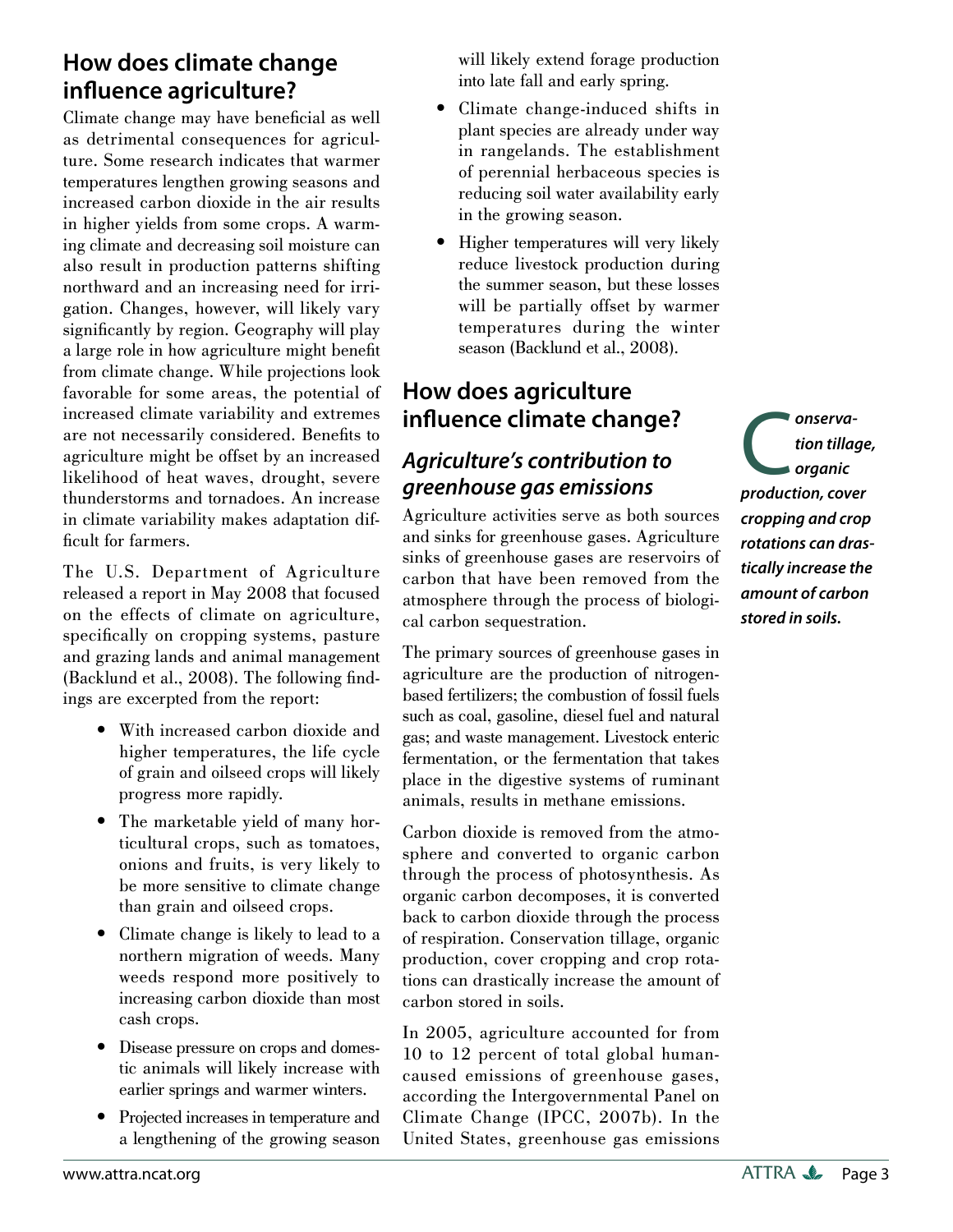from agriculture account for 8 percent of all emissions and have increased since 1990 (Congressional Research Service, 2008). *Figure 2* presents recent data in carbon dioxide equivalents  $(\text{CO}_2\text{e})$ . Greenhouse gases have varying global warming potentials, therefore climate scientists use carbon dioxide equivalents to calculate a universal measurement of greenhouse gas emissions.

|  |  |  | Figure 2. Greenhouse gas emissions and carbon sinks in agricultural activities, 1990-2005 (CO <sub>,</sub> equivalent). |
|--|--|--|-------------------------------------------------------------------------------------------------------------------------|
|--|--|--|-------------------------------------------------------------------------------------------------------------------------|

| <b>Source</b>                                                                               | 1990                                                                    | 1995    | 2000    | 2005    | Avg.<br>2001-2005 |  |  |  |  |
|---------------------------------------------------------------------------------------------|-------------------------------------------------------------------------|---------|---------|---------|-------------------|--|--|--|--|
|                                                                                             | million metric tons CO <sub>2</sub> equivalent (MMTCO <sub>2</sub> -Eq) |         |         |         |                   |  |  |  |  |
| <b>U.S. Agricultural Activities</b>                                                         |                                                                         |         |         |         |                   |  |  |  |  |
| GHG Emissions (CH <sub>4</sub> and N <sub>2</sub> O)                                        |                                                                         |         |         |         |                   |  |  |  |  |
| Agriculture Soil Management <sup>a</sup>                                                    | 366.9                                                                   | 353.4   | 376.8   | 365.1   | 370.9             |  |  |  |  |
| Enteric Fermentation <sup>b</sup>                                                           | 115.7                                                                   | 120.6   | 113.5   | 112.1   | 115.0             |  |  |  |  |
| Manure management                                                                           | 39.5                                                                    | 44.1    | 48.3    | 50.8    | 45.6              |  |  |  |  |
| <b>Rice Cultivation</b>                                                                     | 7.1                                                                     | 7.6     | 7.5     | 6.9     | 7.4               |  |  |  |  |
| <b>Agricultural Residue Burning</b>                                                         | 1.1                                                                     | 1.1     | 1.3     | 1.4     | 1.2               |  |  |  |  |
| <b>Subtotal</b>                                                                             | 530.3                                                                   | 526.8   | 547.4   | 536.3   | 540.1             |  |  |  |  |
| <b>Carbon Sinks</b>                                                                         |                                                                         |         |         |         |                   |  |  |  |  |
| <b>Agricultural Soils</b>                                                                   | (33.9)                                                                  | (30.1)  | (29.3)  | (32.4)  | (31.7)            |  |  |  |  |
| Other                                                                                       | na                                                                      | na      | na      | na      | na                |  |  |  |  |
| <b>Subtotal</b>                                                                             | (33.9)                                                                  | (30.1)  | (29.3)  | (32.4)  | (31.7)            |  |  |  |  |
| <b>Net Emissions, Agriculture</b>                                                           | 496.4                                                                   | 496.7   | 518.1   | 503.9   | 508.4             |  |  |  |  |
|                                                                                             |                                                                         |         |         |         |                   |  |  |  |  |
| <b>Attributable CO<sub>2</sub> emissions:</b> <sup>c</sup><br>Fossil fuel/mobile combustion | 46.8                                                                    | 57.3    | 50.9    | 45.5    | 52.6              |  |  |  |  |
|                                                                                             |                                                                         |         |         |         |                   |  |  |  |  |
| % All Emissions, Agriculture <sup>d</sup>                                                   | 8.5%                                                                    | 8.0%    | 7.7%    | 7.4%    | 8.0%              |  |  |  |  |
| % Total Sinks, Agriculture                                                                  | 4.8%                                                                    | 3.6%    | 3.9%    | 3.9%    | 4.0%              |  |  |  |  |
|                                                                                             |                                                                         |         |         |         |                   |  |  |  |  |
| % Total Emissions, Forestry                                                                 | 0.2%                                                                    | 0.2%    | 0.2%    | 0.3%    | 0.3%              |  |  |  |  |
| % Total Sinks, Forestry <sup>e</sup>                                                        | 94.3%                                                                   | 92.0%   | 94.8%   | 94.7%   | 95.0%             |  |  |  |  |
|                                                                                             |                                                                         |         |         |         |                   |  |  |  |  |
| Total GHG Emissions, All Sectors                                                            | 6,242.0                                                                 | 6,571.0 | 7,147.2 | 7,260.4 | 6,787.1           |  |  |  |  |
| <b>Total Carbon SInks, All Sectors</b>                                                      | (712.8)                                                                 | (828.8) | (756.7) | (828.5) | (801.0)           |  |  |  |  |
| Net Emissions, All Sectors                                                                  | 5,529.2                                                                 | 5,742.2 | 6,390.5 | 6,431.9 | 5,986.1           |  |  |  |  |

 Source: EPA, Inventory of U.S. Grenhouse Gas Emissions and Sinks: 1990-2005, April 2007, *[[http://epa.gov/climatechange/emissions/](http://epa.gov/climatechange/emissions/usinventoryreport.html) [usinventoryreport.html\].](http://epa.gov/climatechange/emissions/usinventoryreport.html)* Table ES-2, Table 2-13, Table 6-1, Table 7-1, and Table 7-3. EPA data are reported i teragrams (tg.), which are equivalent to one million metric tons each.

a.  $N_2$ O emissions from soil management and nutrient/chemical applications on croplands.

b.  $\textsf{CH}_4$  emissions from ruminant livestock.

- c. Emissions from fossil fuel/mobile combustion associated with energy use in the U.S. agriculture sector (excluded from EPA's reported GHG emissions for agricultural activities).
- d. Does not include attributable CO<sub>2</sub> emissions from fossil fuel/mobile combustion.
- e. Change in forest stocks and carbon uptake from urban trees and landfilled yard trimmings.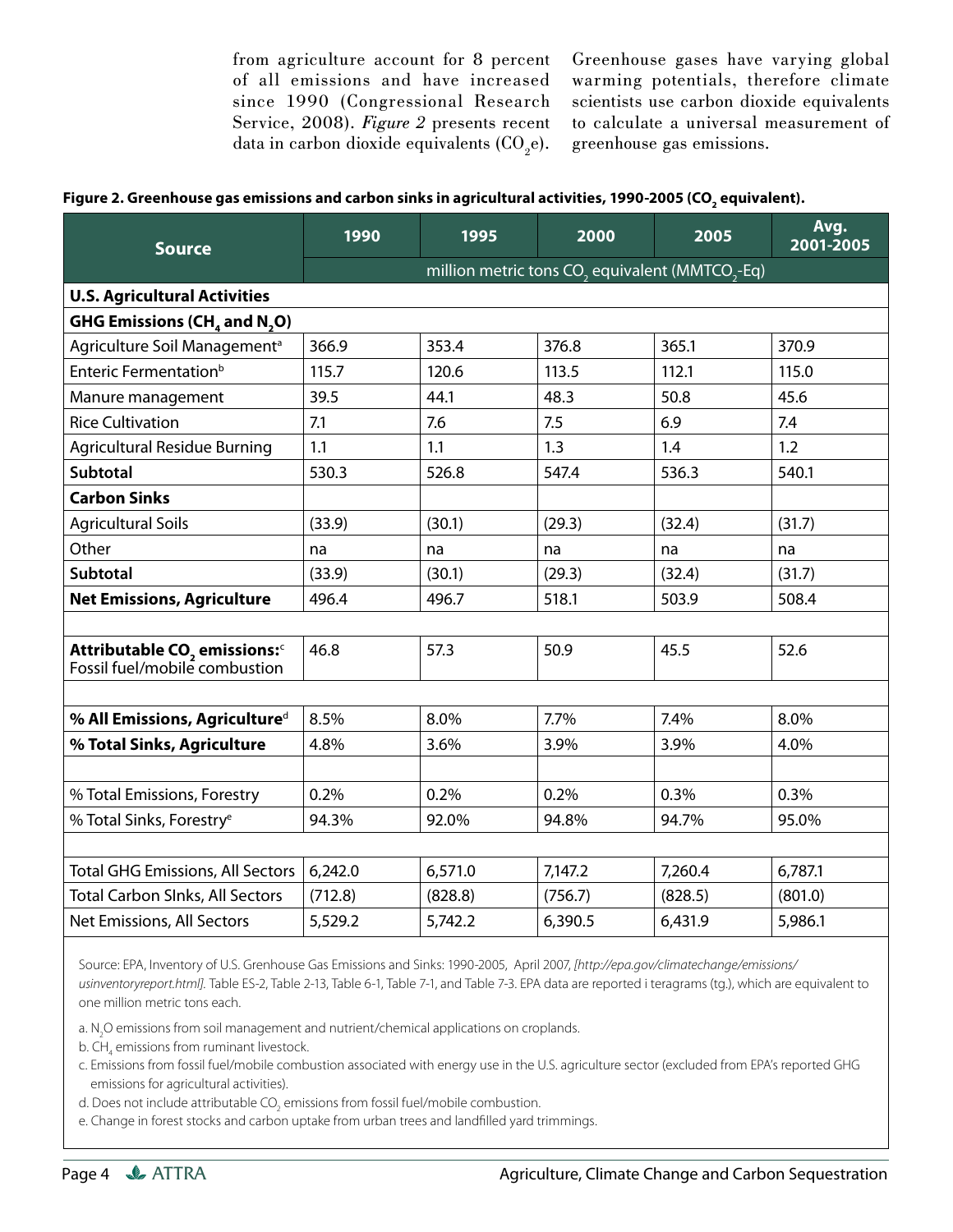**Figure 3. Agricultural greenhouse gas emissions, average from 2001 to 2005.** *Source: EPA, 2007 Inventory report, April 2007[. www.epa.gov/climatechange/emissions/usinventoryreport.html](www.epa.gov/climatechange/emissions/usinventoryreport.html)*



*Figure 3* illustrates agricultural greenhouse gas emissions by source in the United States.

The following is evident from the information in *Figures 2 and 3:*

- Despite some improvement in certain areas since 1990, the U.S. agricultural production sector increased its greenhouse gas emissions and expanded its role in climate change.
- The U.S. agricultural production sector is a net emitter of greenhouse gas emissions. That is, agricultural production annually creates more greenhouse gas emissions than it captures, despite the potential for the sector to sequester higher levels of carbon with management changes.
- The U.S. agricultural production sector contributes more greenhouse gas emissions from methane  $(CH<sub>4</sub>)$ and nitrous oxide  $(N_2O)$  than from carbon dioxide  $(CO<sub>2</sub>)$ .  $\bullet$
- Agricultural soil management is the single greatest contributor to greenhouse gas emissions from the U.S agricultural production sector. Enteric fermentation (flatulence and belches of ruminants) and manure management are also large contributors.

#### *Carbon sequestration*

Carbon sequestration in the agriculture sector refers to the capacity of agriculture lands and forests to remove carbon dioxide from the atmosphere. Carbon dioxide is absorbed by trees, plants and crops through photosynthesis and stored as carbon in biomass in tree trunks, branches, foliage and roots and soils (EPA, 2008b). Forests and stable grasslands are referred to as carbon sinks because they can store large amounts of carbon in their vegetation and root systems for long periods of time. Soils are the largest terrestrial sink for carbon on the planet. The ability of agriculture lands to store or sequester carbon depends on several factors, including climate, soil type, type of crop or vegetation cover and management practices.

The amount of carbon stored in soil organic matter is influenced by the addition of carbon from dead plant material and carbon losses from respiration, the decomposition process and both natural and human disturbance of the soil. By employing farming practices that involve minimal disturbance of the soil and encourage carbon sequestration, farmers may be able to slow or even reverse the loss of carbon from their fields. In the United States, forest and croplands currently sequester the equivalent of 12 percent of U.S. carbon dioxide emissions from the energy, transportation and industrial sectors (EPA, 2008b).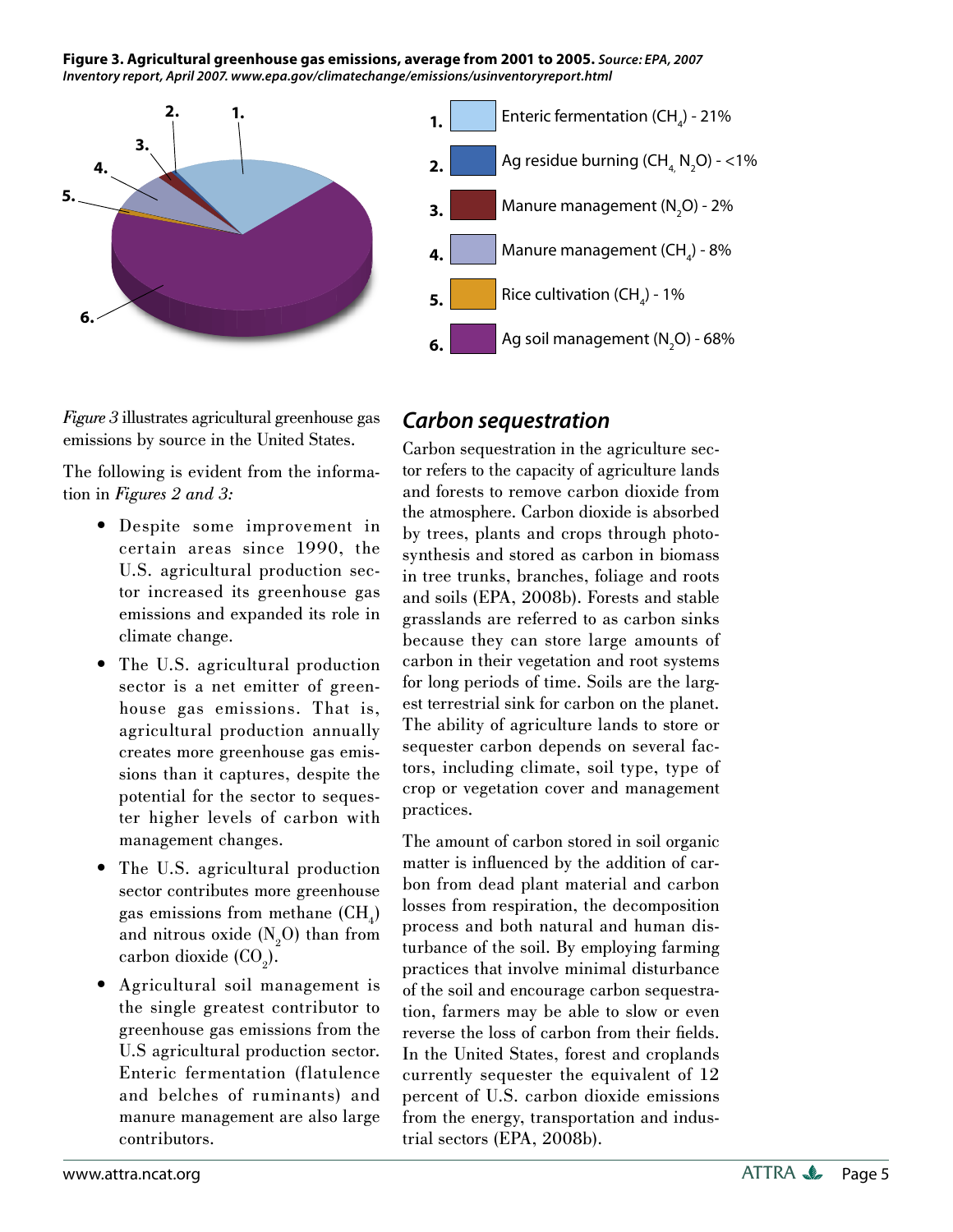#### **Figure 4. Carbon pools in forestry and agriculture.** *Source: EPA. [www.epa.gov/sequestration/local\\_scale.html](www.epa.gov/sequestration/local_scale.html)*



*Figure 4,* adapted from the EPA, illustrates the different processes through which trees and soils can gain and lose carbon.

# **Agriculture's role in mitigating climate change**

Several farming practices and technologies can reduce greenhouse gas emissions and prevent climate change by enhancing carbon storage in soils; preserving existing soil carbon; and reducing carbon dioxide, methane and nitrous oxide emissions.

## *Conservation tillage and cover crops*

Conservation tillage refers to a number of strategies and techniques for establishing crops in the residue of previous crops, which are purposely left on the soil surface. Reducing tillage reduces soil disturbance and helps mitigate the release of soil carbon into the atmosphere. Conservation tillage also improves the carbon sequestration capacity of the soil. Additional benefits of conservation tillage include improved water conservation, reduced soil erosion, reduced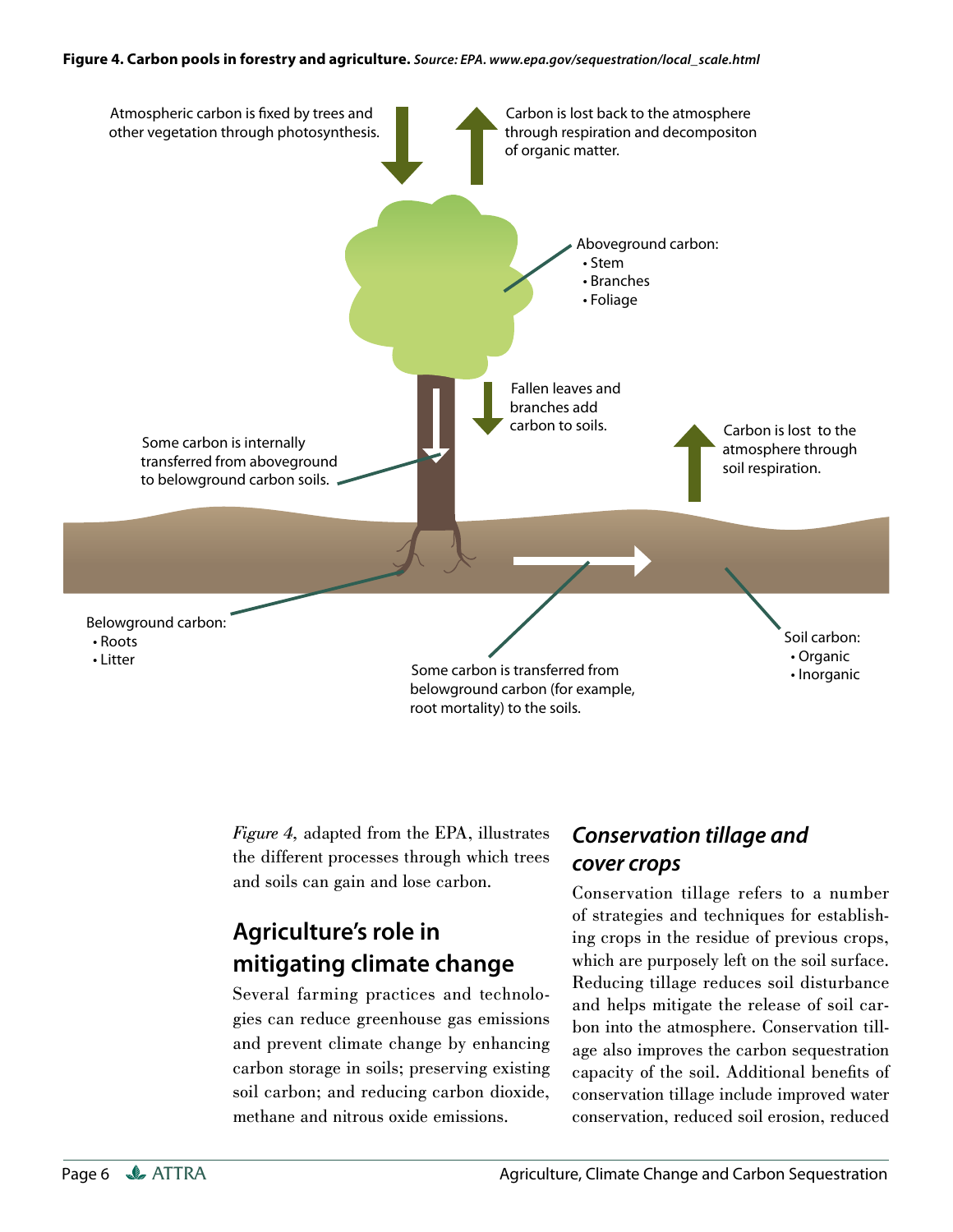fuel consumption, reduced compaction, increased planting and harvesting flexibility, reduced labor requirements and improved soil tilth. For further information, see the ATTRA publication *Conservation Tillage.* 

### *Improved cropping and organic systems*

Recent reports have investigated the potential of organic agriculture to reduce greenhouse gas emissions (Rodale Institute, 2008). Organic systems of production increase soil organic matter levels through the use of composted animal manures and cover crops. Organic cropping systems also eliminate the emissions from the production and transportation of synthetic fertilizers. Components of organic agriculture could be implemented with other sustainable farming systems, such as conservation tillage, to further increase climate change mitigation potential. See the ATTRA publication *Pursuing Conservation Tillage Systems for Organic Crop Production* for more information.

Generally, conservation farming practices that conserve moisture, improve yield potential and reduce erosion and fuel costs also increase soil carbon. Examples of practices that reduce carbon dioxide emissions and increase soil carbon include direct seeding, field windbreaks, rotational grazing, perennial forage crops, reduced summer fallow and proper straw management (Alberta Agriculture and Rural Development, 2000). Using higher-yielding crops or varieties and maximizing yield potential can also increase soil carbon.

## *Land restoration and land use changes*

Land restoration and land use changes that encourage the conservation and improvement of soil, water and air quality typically reduce greenhouse gas emissions. Modifications to grazing practices, such as implementing sustainable stocking rates, rotational grazing and seasonal use of rangeland, can lead to greenhouse gas reductions. Converting marginal cropland to trees or grass maximizes carbon storage on land that is less suitable for crops.

### *Irrigation and water management*

Improvements in water use efficiency, through measures such as irrigation system mechanical improvements coupled with a reduction in operating hours; drip irrigation technologies; and center-pivot irrigation systems, can significantly reduce the amount of water and nitrogen applied to the cropping system. This reduces greenhouse emissions of nitrous oxide and water withdrawals. For more information, see the ATTRA publication *Energy Saving Tips for Irrigators.*

#### **Nitrogen use efficiency**

Improving fertilizer efficiency through practices like precision farming using GPS tracking can reduce nitrous oxide emissions. Other strategies include the use of cover crops and manures (both green and animal); nitrogen-fixing crop rotations; composting and compost teas; and integrated pest management. The ATTRA Farm Energy Web site contains information about reducing nitrogen fertilizer on the farm at the following link: *[www.attra.ncat.org/farm](http://www.attra.ncat.org/farm_energy/nitrogen.html)[\\_](www.attra.ncat.org/farm_energy/nitrogen.html.) [energy/nitrogen.html.](http://www.attra.ncat.org/farm_energy/nitrogen.html)*

#### *Methane capture*

Large emissions of methane and nitrous oxide are attributable to livestock waste treatment, especially in dairies. Agriculture methane collection and combustion systems include covered lagoons and complete mix and plug flow digesters. Anaerobic digestion converts animal waste to energy by capturing methane and preventing it from being released into the atmosphere. The captured methane can be used to fuel a variety of on-farm applications, as well as to generate electricity. Additional benefits include reducing odors from livestock manure and reducing labor costs associated with manure removal. For more information on anaerobic digestion, see the ATTRA publication *Anaerobic Digestion of Animal Wastes: Factors to Consider.*

**C**onservation<br> **C**onserve<br> **C**onserve *farming practices that conserve moisture, improve yield potential and reduce erosion and fuel costs also increase soil carbon.*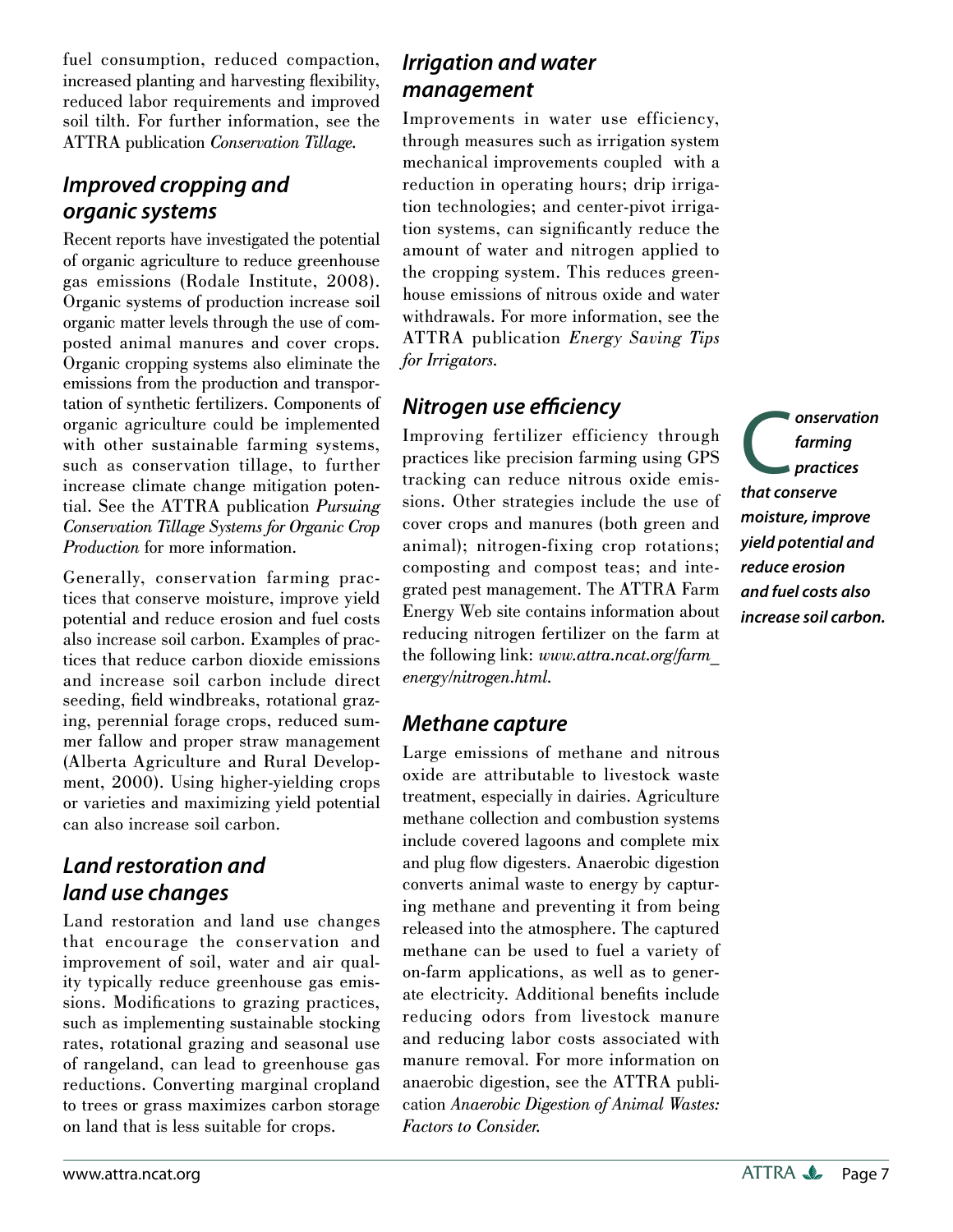#### *Biofuels*

There is significant scientific controversy regarding whether biofuels — particularly those derived from oilseeds (biodiesel), feed corn (ethanol) or even from cellulosic sources — are carbon neutral. To ascertain the true climate neutrality of biofuels requires a careful life-cycle analysis of the specific biofuel under consideration. Also, an analysis is needed to understand what the global land use change implications will be if farmers grow more of a specific biofuel feedstock. For further information on biofuels, see the ATTRA publications *Biodiesel: The Sustainability Dimensions* and *Ethanol Opportunities and Questions.*

#### *Other renewable energy options*

Renewable energy opportunities such as wind and solar also present significant opportunities for the agriculture sector to reduce greenhouse gas emissions. For further information about these options, see the ATTRA publication *Renewable Energy Opportunities on the Farm.*

## **The value of soil carbon: Potential benefits for agriculture**

As Mazza (2007) has remarked, "creating farm and forestry systems with strong incentives for growing soil carbon could well be at the center of climate stabilization."

Thus, a new crop that farmers and ranchers may grow in the future is carbon. The Natural Resources Conservation Service, part of the USDA, has long been a promoter of managing carbon in efforts to improve soil quality.

As with any crop, farmers and ranchers need a market for this new crop, as well as a price that will make it more profitable to grow. From a broader social context, the questions of who will purchase this new crop and what is a fair price are also of private and public importance. Voluntary private carbon markets exist in the United States. Federal government markets are expected to be created soon. How to value carbon from the perspective of the

individual farmer and rancher, as well as society at large, is the heart of understanding the role agriculture can play in carbon sequestration and climate stabilization.

The two most frequently discussed systems to create value for offsetting greenhouse gas emissions are known as *carbon taxation* and *cap and trade*. Government subsidies are discussed less often, but will also play a role in greenhouse gas emission reductions.

# **Charge systems: Carbon tax**

By taxing every ton of carbon in fossil fuels or every ton of greenhouse gas companies emit, entities that emit greenhouse gases or use carbon-based fuels will have an incentive to switch to alternative renewable fuels, invest in technology changes to use carbonbased fuels more efficiently and in general adopt practices that would lower their level of greenhouse gas emissions. Thus a carbon or greenhouse gas emission tax values carbon in negative terms of tax avoidance. Those farms and ranches that emit or use less carbon-intensive fuels pay a smaller tax.

From the perspective of farmers and ranchers, a carbon tax would increase the direct and indirect costs of agricultural production. Farmers and ranchers use carbon-based fuels directly in the forms of petroleum and natural gas and indirectly in the forms of carbon-based fertilizers and pesticides and fuel-intensive inputs. Thus, a carbon tax could move farmers and ranchers to shift to systems of production that either eliminate the use of fossil fuels and inputs or at least improve the efficiency of their use.

However, proponents of carbon taxes have generally sought to exclude the agriculture sector from such taxation. For the most part, carbon tax proponents have been more interested in placing greenhouse gas emission taxes on upstream producers of the original source products. This includes coal, petroleum and natural gas producers and major emitters such as large electric utilities. Nonetheless, as people work to reduce greenhouse gas emissions, the potential to place a carbon tax on sectors like agriculture may become more likely.

C*reating farm strong incentives for and forestry systems with growing soil carbon could well be at the center of climate stabilization." (Mazza, 2007) "*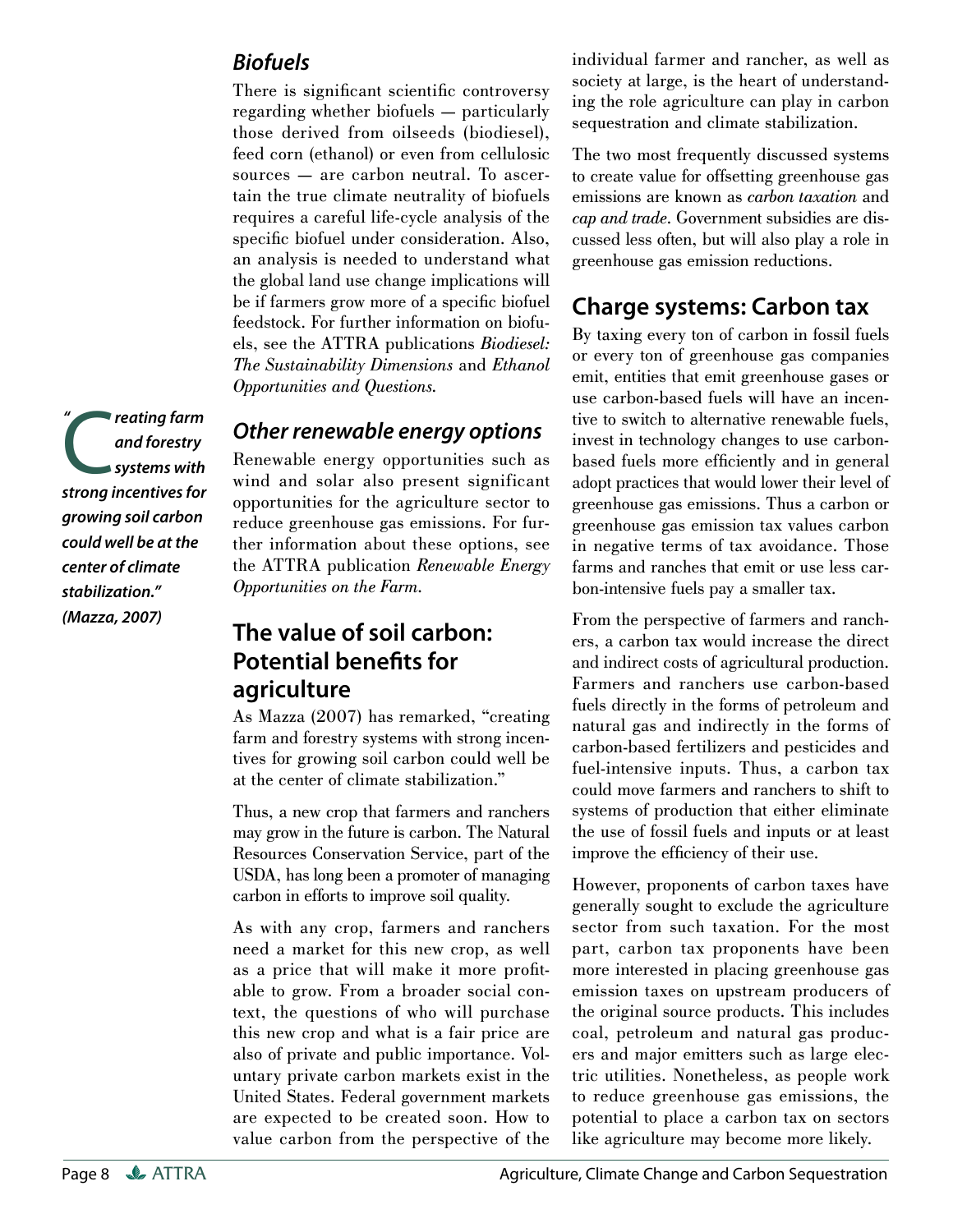## **Benefits of a carbon tax for** *farmers and ranchers*

A major benefit of a carbon or greenhouse gas emission tax would be the creation of a stream of tax revenue that the government could use to further induce the practice and technology changes necessary to lower greenhouse gas emissions. For example, many of the current agriculture conservation programs, such as the Environmental Quality Incentive Program and the newer Conservation Stewardship Program, support improvements in soil quality and could be funded in part from emission or carbon taxes, thereby providing a revenue source to subsidize those who adopt or maintain emission-reduction practices or carbon sequestration activities. See the ATTRA publication *Federal Resources for Sustainable Farming and Ranching* for more information. Tax revenues could also assist in the support of conservation programs like the Conservation Reserve Program, which works to keep sensitive and highly erodible lands out of production since these lands sequester soil carbon.

Another benefit of this approach is that a tax provides a clear and stable cost to current practices. A tax also makes it easier to determine changes that will be more profitable in a new cost environment. For instance, if a concentrated animal feeding operation understood the cost of their emissions as expressed by their emission tax, it would be easier for the operation to determine alternatives to current practices that would be cost efficient. At a high enough tax rate, installing methane digesters to lower greenhouse gas emission would become economically feasible.

Finally, it has been argued that a carbon tax approach is cost effective in implementation, at least when compared to the cap-and-trade method of achieving greenhouse gas emissions reductions. As recent Congressional Budget Office report states: "available research suggests that in the near term, the net benefits (benefits minus costs) of a tax could be roughly five times greater than the net benefits of an inflexible cap" (Congressional Budget Office, 2008).

# *Downside of a carbon tax*

The introduction of any tax results in discussions of where the burden of taxation lies and issues of equity. In short, taxation is about who pays and who does not. New taxes also often result in a public discussion of the fairness of the tax. There is logic to the argument that the burden of a carbon or greenhouse gas emission tax should be placed first and foremost on those who either create carbon-intensive fuels or those who are the largest emitters of greenhouse gases. The greatest source of greenhouse gas emissions in the United States is the combustion of fossil fuels. Since agriculture uses a small percentage of U.S. fossil fuels, an argument can be made that the burden of taxation should not to fall on this sector. Still, agriculture is heavily dependent on fossil fuels and any carbon or greenhouse gas emission tax would likely be costly.

The ability of any individual farmer or rancher to pass on the increased costs of fossil fuels that this kind of taxation would create is much more limited than in other sectors of the economy. For instance, if a carbon tax is placed on diesel fuel, diesel fuel manufacturers can more easily pass on the tax burden to the consumers of the diesel. The ability to pass on costs to consumers is greater in industries where there is little product substitution and where a few producers dominate the market. This is not the case for farmers and ranchers, given their relative lack of market concentration and power.

# **Cap and trade: A private market for greenhouse gas emissions**

A government-sponsored cap-and-trade system would create a new market for greenhouse gas emissions by creating a new property right — the right to emit.

The market is created by a government that sets a limit or cap on total greenhouse gas emissions allowed. Companies that A*tax provides to current practices.a clear and stable cost*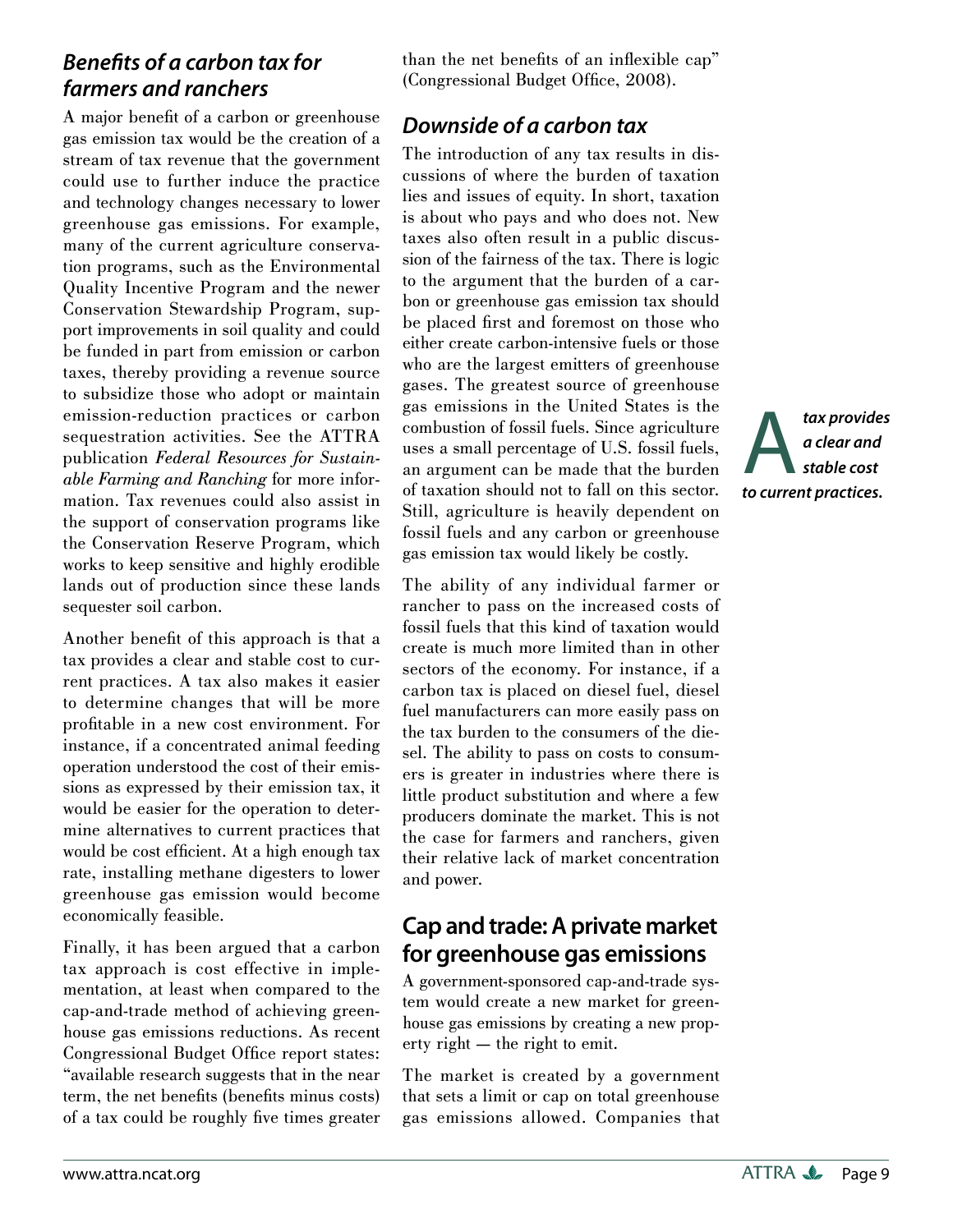emit greenhouse gases are issued emission permits that allow a certain amount of emissions. Companies and groups that exceed their allowed emissions must purchase offsets from other entities that pollute less than their allowance or from entities that sequester carbon.

These exchangeable emission permits, often called allowances, are measured in tons of carbon dioxide equivalents per year. Carbon dioxide equivalents provide a common measure for all greenhouse gas emissions and are calculated by converting greenhouse gases into carbon dioxide equivalents according to their global warming potential.

Over time, the government will continually lower the total level of allowances to meet an established level of acceptable total emissions. As the supply of allowances decreases, the value of the allowances will rise or fall depending on demand and on the ability of emitters to make necessary changes to reduce emissions or purchase offsets from groups more capable of reducing emissions.

### **Benefits for farmers and** *ranchers*

Depending on the practices adopted, farmers and ranchers could be a source of inexpensive carbon reduction and capture the value of these allowances as offsets. In short, the value of offsets would become the market price of carbon equivalents. This would become the value of the new crop — carbon — that farmers and ranchers could grow.

From the May 26, 2008 issue of *High Country News:*

For example, if a farmer shifted to an organic system of production, measurable improvements in the ability of the farmer to sequester carbon could be verified and the farmer could sell this sequestered carbon at the current carbon market price set in the new emissions market (Ogburn, 2008).

**Figure 5. Chicago Climate Exchange daily report.** *Source: Chicago Climate Exchange.<www.chicagoclimateexchange.com>*

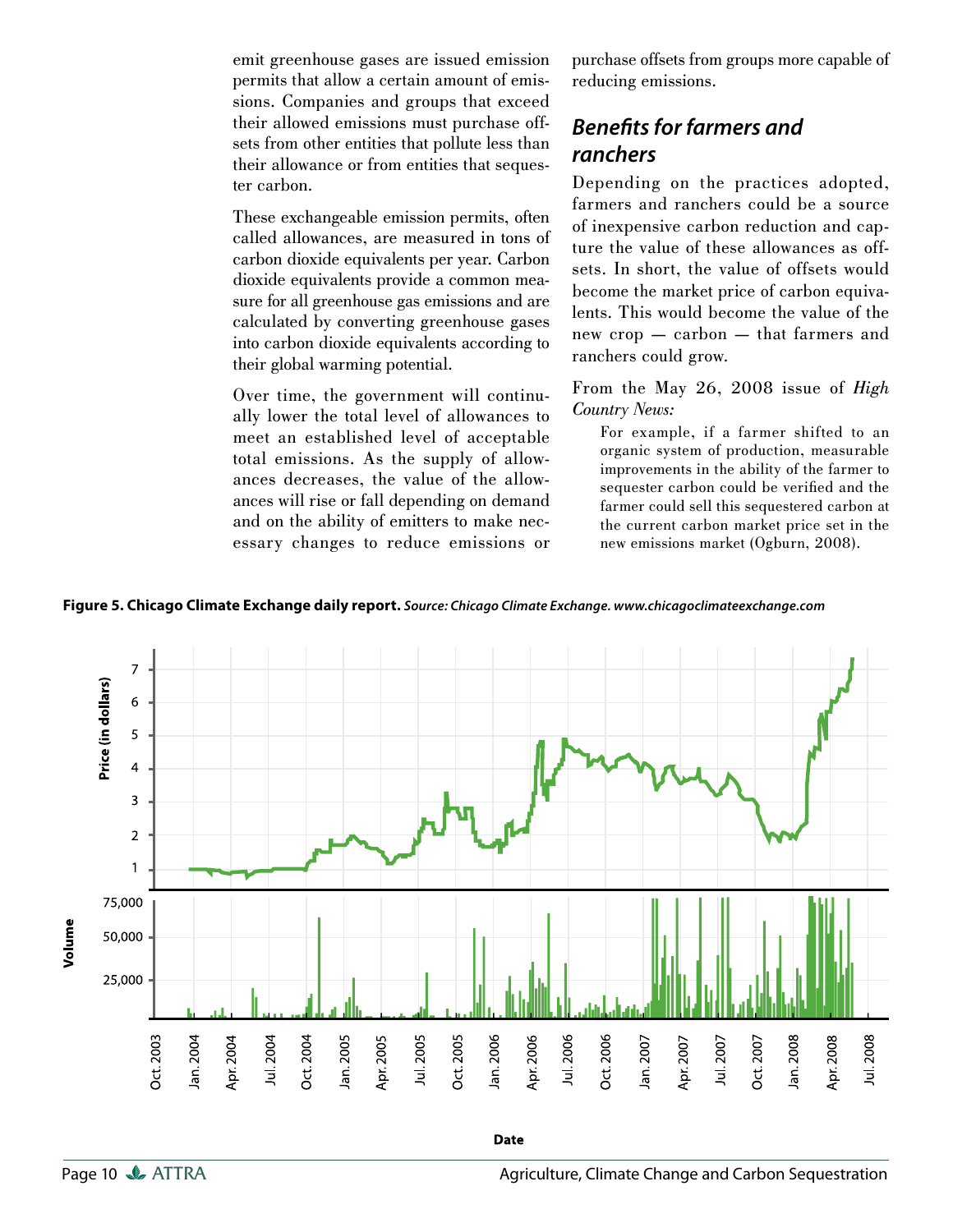A limited, privately created and voluntary cap-and-trade system called the Chicago Climate Exchange (CCX) has been in operation in the United States since 2003. The emission cap is set by emitting entities that voluntarily sought to limit greenhouse gas emissions. Purchases of agriculture offsets have been part of this exchange. As can be seen from *Figure 5,* the price of carbon dioxide equivalents per ton has varied significantly over the life of the exchange and hit its highest level in 2008 at \$7.35 per ton. This price has not yet resulted in an overwhelming participation by farmers and ranchers.

## *Downsides of cap and trade*

For farmers and ranchers to provide carbon offsets for greenhouse gas emitters, farmers and ranchers must be willing to make longterm, or even permanent, changes in not only practices but perhaps whole systems of production. These changes also need to provide verifiable changes that result in true offsets of greenhouse gas emissions. The issues of verifiability, permanence and what is known as *additionality* are critical to the success of agriculture's role in the cap-andtrade system and the ultimate reduction of greenhouse gas emissions.

Verifiability is critical because the system or practice change must result in a measurable change in the amount of carbon stored. For example, the adoption of a no-till cultivation practice is thought to result in soil with higher carbon sequestration capacity. However, there is continuing scientific debate over whether the practice of continuous no-till does in fact lead to long-term additional storage of carbon in the soil (Baker et al., 2007).

The CCX divided the United States into zones and allocated specific levels of carbon sequestration to each acre farmed in a particular zone under continuous no-till practices, as illustrated in *Figure 6.*

While there may be some need to simplify the implementation of a nationwide soil carbon sequestration project related to tillage practice change, it is very **Figure 6. Conservation tillage soil off set map.** *Source: Chicago Climate Exchange.* **<www.chicagoclimateexchange.com>**



doubtful that the actual carbon storage levels allocated can be achieved across areas that are so large. Finally, the CCX does not verify the actual carbon storage as a result of the practice change, but only monitors that the practice is maintained during the life of the contract. Thus, it is doubtful the carbon offset truly matches actual carbon sequestered.

The issue of permanence is also critical. What happens after a farmer or rancher changes to a practice or system of production, is paid for carbon stored and then decides to change practices and potentially release the carbon that he or she was paid to sequester to offset emissions?

*Additionality* refers to the issue that a farmer or rancher can only offer and be paid for an offset for a new sequestration of carbon, not for a practice or a system of production already in place. For instance, if a rancher developed a permanent wind shelter belt, that change in land use would likely result in new, or additional, carbon sequestration. However, a rancher who already developed a similar shelter belt would not be eligible for an offset because the rancher would not be providing additional carbon sequestration. Likewise,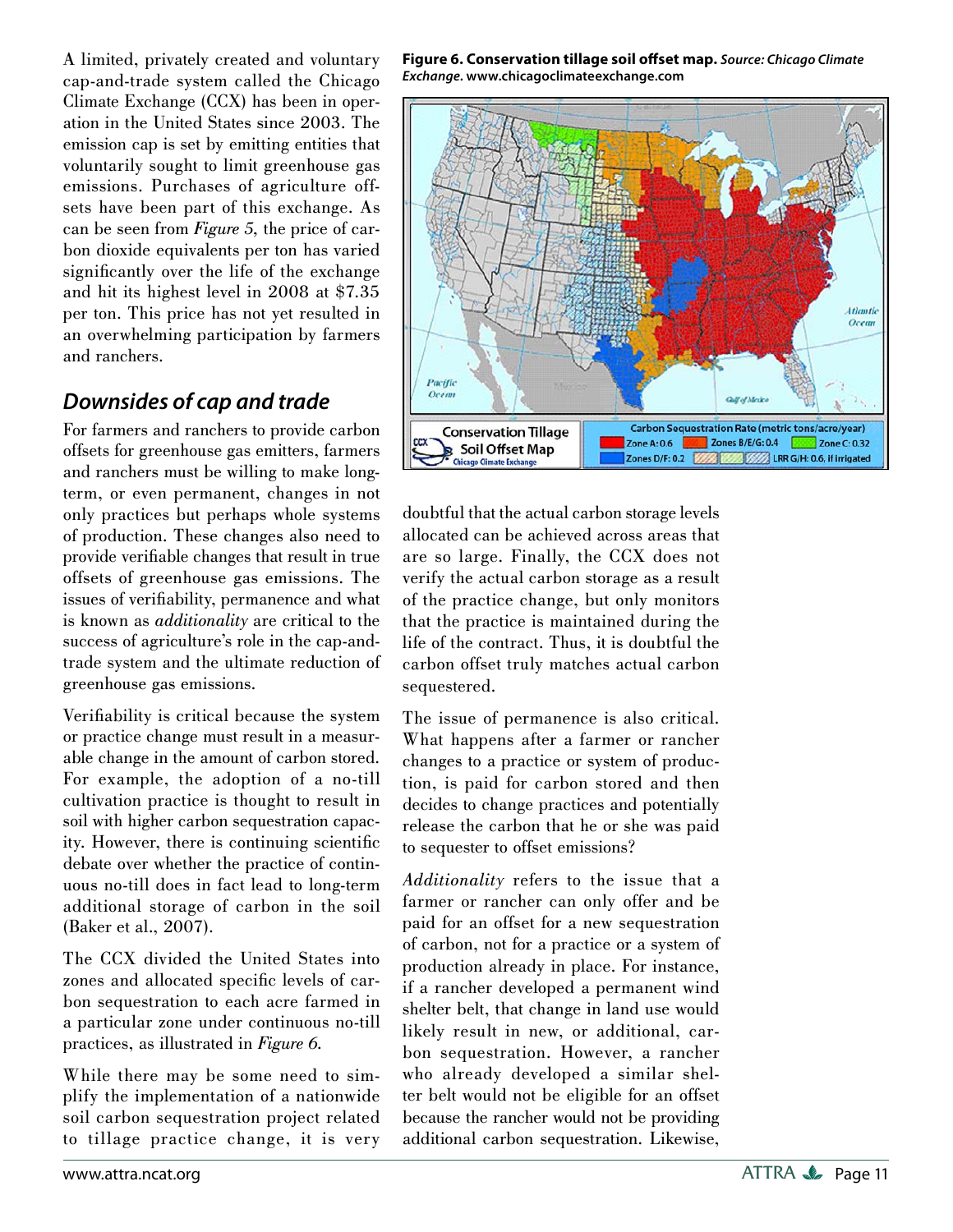a farmer already engaged in conservation tillage would not provide additional carbon storage by maintaining that practice. However, the current USDA Conservation Stewardship Program provides a possible payment structure that pays farmers to maintain practices.

Additionality is also important because of the possibility that perverse incentives may be created that encourage farmers or ranchers to release carbon so that they can get paid to store it. For example, a farmer practicing no-till farming may decide to abandon the practice because of the new availability of per-acre payments and switch back to no-till at a later time. To address this and stop additional greenhouse gas emissions, the idea of offsets would need to be expanded to include farmers and ranchers already undertaking a practice or specific land use that stores soil carbon.

## **Subsidizing positive behavior**

A final mechanism that could expand the ability of the agriculture sector to mitigate greenhouse gas emissions is one that is already well known — a direct subsidy. Many federal conservation programs provide incentives, known as cost shares, that help farmers and ranchers make changes in practices to conserve natural resources. For more information, see the ATTRA publication *Federal Resources for Sustainable Farming and Ranching.* For example, data in *Figure 7,* adapted from a Natural Resources Conservation Service bulletin, indicates various crop and animal management practices that can either lower greenhouse gas emissions or increase carbon sequestration. Under the Conservation Stewardship Program and the Environmental Quality Incentive Program, farmers and ranchers can receive incentives to adopt new practices or receive support to maintain such practices. Though not designed to address climate change issues specifically, many federal conservation programs already provide public incentives to reduce greenhouse gas emissions.

**Conservation Practice Conservation Practice Conservation Practice Conservation Conservation Additional Benefits** *CROPS* Conservation tillage and reduced field pass intensity Sequestration, emission reduction  $\vert$  Improves soil, water and air quality. Reduces soil erosion and fuel use Efficient nutrient management  $\vert$  Sequestration, emission reduction  $\vert$  Improves water quality. Saves expenses, time and labor. Crop diversity through rotations and cover crops Sequestration Reduces erosion and water requirements. Improves soil and water quality. *ANIMALS* Manure management **Emission reduction** and  $\Box$  On-farm sources of biogas fuel and possibly electricity for large operations, provides nutrients for crops. Rotational grazing and improved forage Sequestration, emission reduction  $\Box$  Reduces water requirements. Helps withstand drought. Increases longterm grassland productivity. Feed management **Emission reduction** Reduces quantity of nutrients. Improves water quality. More efficient use of feed.

Figure 7. Agricultural practices and benefits. Source: NRCS. [http://soils.usda.gov/survey/global\\_climate\\_change.html](http://soils.usda.gov/survey/global_climate_change.html)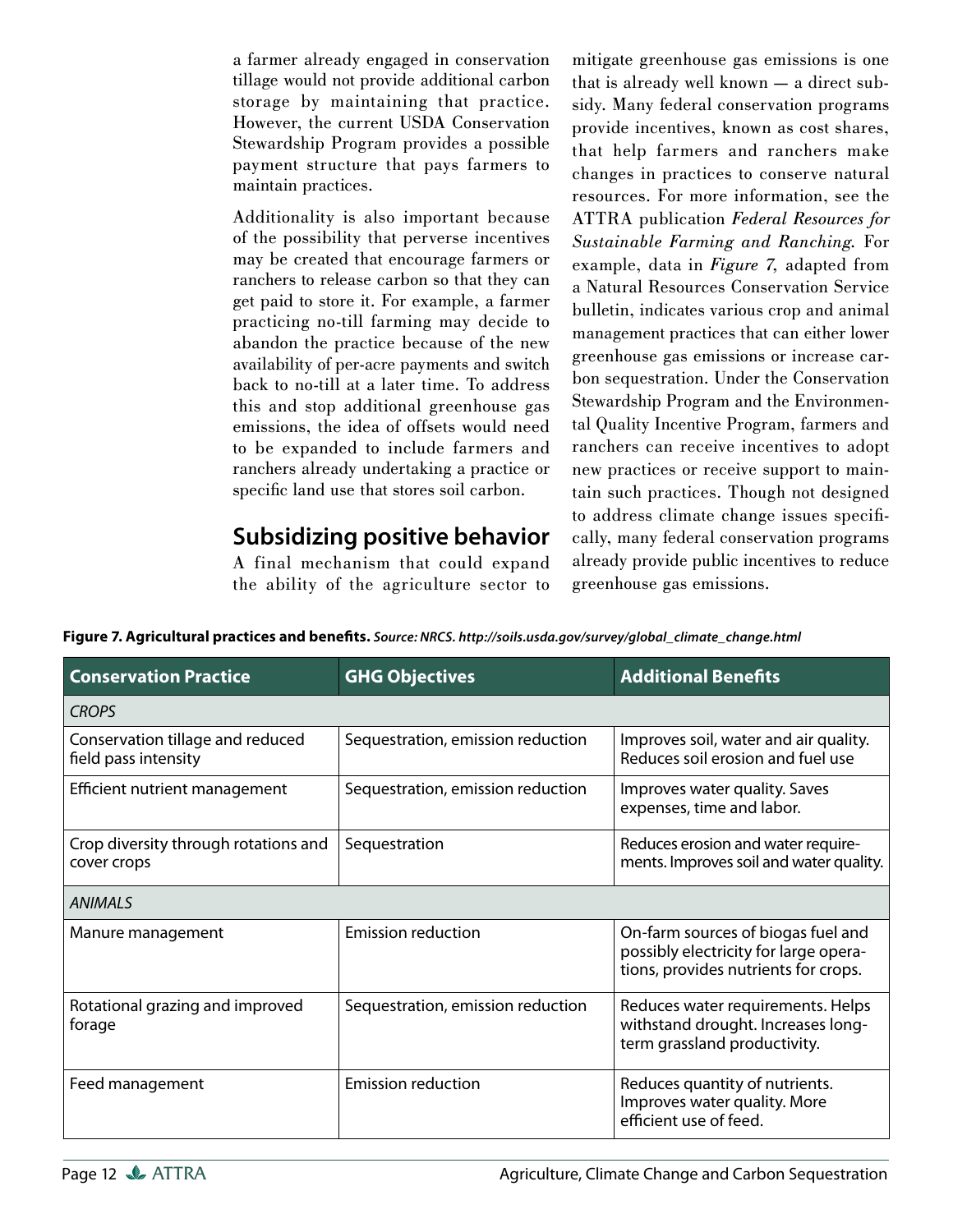In the future, conservation programs could be refocused to lower greenhouse emissions or increase carbon sequestration. Perhaps modifications of the Conservation Stewardship Program and the Environmental Quality Incentive Program could allow for longer contracts (currently a maximum of five years) so that outcomes are reached and maintained. Also, the programs could add specific validation procedures to assure climate targets are met and sustained.

#### **Benefits of subsidies**

There is an immediate benefit to farmers and ranchers willing to make changes that meet the challenges of climate stabilization. If sufficiently funded with outreach and technical assistance, efforts can be made to assure that all farmers and ranchers regardless of their situation — take advantage of these programs. Finally, resources can be prioritized to different regions of the country or to specific practices or systems of production so programs can be cost-effective in reaching climate change goals.

## *Downside of subsidies*

Subsidies are a public cost, and this is a considerable downside. Furthermore, subsidies are based on the idea that the government can know and assure that the practices it pays for achieve the intended outcomes. For example, the federal government provides significant subsidization of corn ethanol production. Many argue that this changed the price of field corn and increased costs for people who use corn as animal feed and for other countries that import corn to feed people. There are also questions about how subsidies can reduce greenhouse gas emissions. Will subsidizing a shift to a continuous no-till cultivation operation result in greater carbon sequestration? If the scientific understanding of the relationship between carbon sequestration and no-till is simply in error, then public dollars spent to change farmer behavior would be wasted. Furthermore, will subsidization offer the least expensive way to achieve a specific outcome?

Paustian et al. (2006) estimated that it would take a price of at least \$13 per ton of carbon dioxide equivalent (\$50 per ton of carbon) per year to offset 70 million metric tons (MMT) of carbon dioxide equivalents. This would be a total public cost of close to \$1 billion dollars per year for perhaps as long as 40 years. Also, this represents an offset of only 4 percent of total U.S. greenhouse gas emissions in 2004. Is this the least expensive way to reduce greenhouse gas emissions compared to alternative public expenditures? For instance, what if public dollars were committed to a research program to improve the gas mileage of automobiles?

Finally, how do we know that Paustian et. al. are correct in their estimation of the incentive needed to change farming and ranching practices? Recently, Sperow (2007) estimated an average cost to sequester carbon at \$261 per ton of carbon. This is considerably higher than the Paustian estimate. While the difference between these studies can be explained by the fact that there is a wide regional variation in carbon sequestration capacity and how sequestration is accomplished, public costs would nonetheless be significant to achieve greenhouse gas emission reductions through subsidization.

# **Summary**

The public sector will play an important role in determining how to engage the agriculture sector in the reduction of greenhouse gas emissions. The government can use its power to tax, subsidize or create a new market mechanism to do this. In 2008, the U.S. Senate debated climate change legislation, including the Lieberman-Warner bill. This bill proposes a modified cap-and-trade system with the expectation that the agriculture sector will provide at least 15 percent of the offsets needed to reduce greenhouse gas emissions 71 percent from 2005 levels by 2050. Whether this or future legislation will become the base of future climate change improvements, there is little doubt that agriculture will play some role in the effort.

**The public<br>
sector will<br>
play an<br>
important role in** *sector will play an determining how to engage the agriculture sector in the reduction of greenhouse gas emissions.*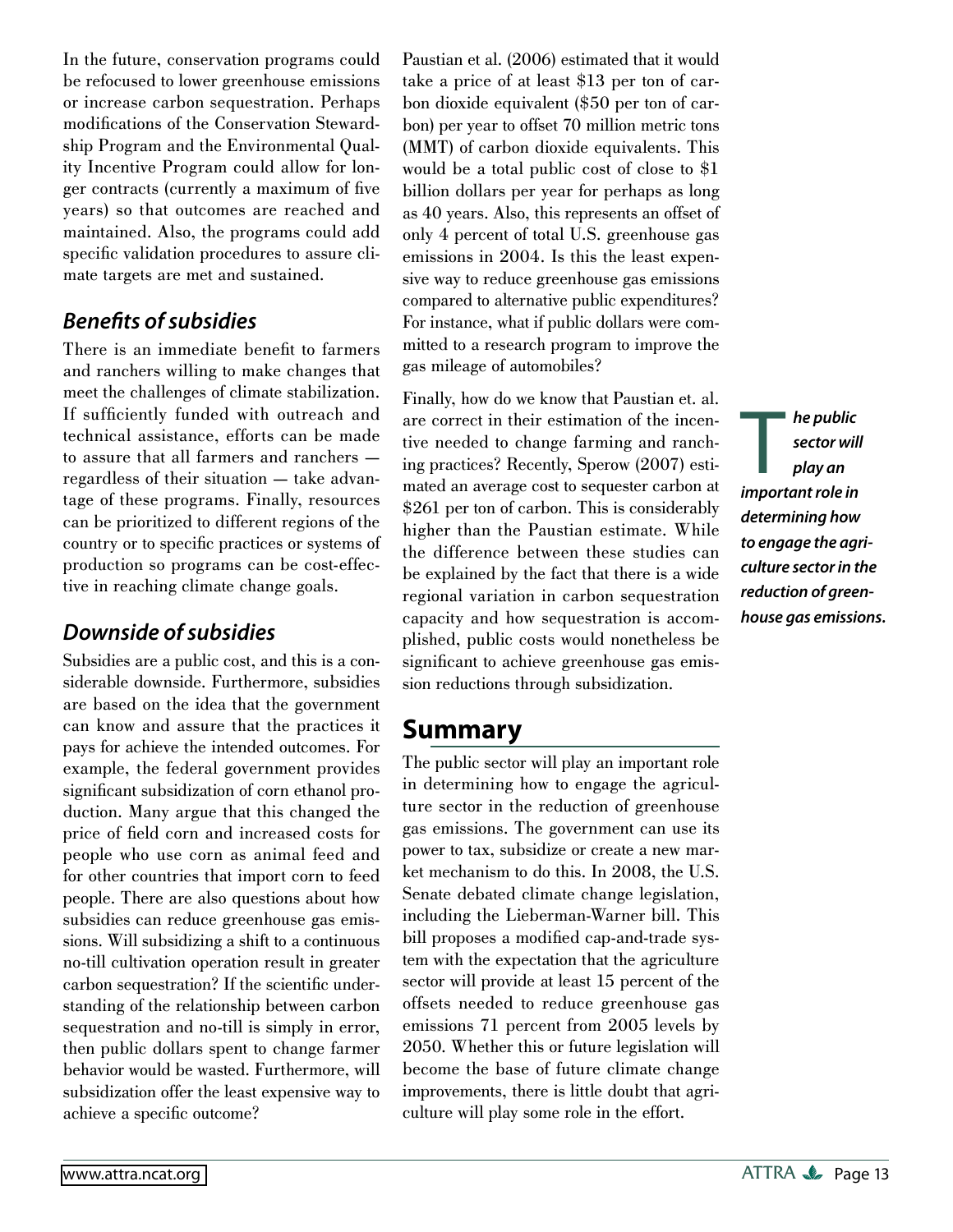# **References**

- Agricultural and Food Policy Center. 2008.Carbon Markets: A Potential Source of Financial Benefits for Farmers and Ranchers, Texas A&M University System. *[www.afpc.tamu.edu/](www.afpc.tamu.edu/pubs/2/519/RR%2008-03.pdf) [pubs/2/519/RR%2008-03.pdf](www.afpc.tamu.edu/pubs/2/519/RR%2008-03.pdf)*
- Alberta Agriculture and Rural Development. 2000. Greenhouse Gas Emissions and Alberta's Cropping Industry – Things You Need to Know. *[www1.agric.gov.ab.ca/\\$department/](www1.agric.gov.ab.ca/$department/deptdocs.nsf/all/cl3010) [deptdocs.nsf/all/cl3010](www1.agric.gov.ab.ca/$department/deptdocs.nsf/all/cl3010)*
- Backlund, P., et al. 2008. U.S. Climate Change Science Program and the Subcommittee on Global Change Research May 2008. The effects of climate change on agriculture, land resources, water resources, and biodiversity in the United States. *[www.climatescience.gov/](www.climatescience.gov/Library/sap/sap4-3/final-report/default.htm) [Library/sap/sap4-3/fi nal-report/default.htm](www.climatescience.gov/Library/sap/sap4-3/final-report/default.htm)*
- Baker, J.M., et al. 2007. Tillage and Soil Carbon Sequestration — What Do We Really Know? Agriculture, Ecosystems and Environment. 118: 1-5.
- Chicago Climate Exchange. 2009. Offset Project Verification. *[www.chicagoclimatex.com/content.](www.chicagoclimatex.com/content.jsf?id=102) [jsf?id=102](www.chicagoclimatex.com/content.jsf?id=102)*
- Congressional Budget Office. 2008. Policy Options for Reducing  $\mathrm{CO}_2$  Emissions, Congressional Budget Office study. *[www.cbo.gov/doc.](www.cbo.gov/doc.cfm?index=8934) [cfm?index=8934](www.cbo.gov/doc.cfm?index=8934)*
- Congressional Research Service. 2008. Climate Change: The Role of the U.S. Agriculture Sector. Renee Johnson. *[http://fpc.state.gov/](http://fpc.state.gov/documents/organization/81931.pdf) [documents/organization/81931.pdf](http://fpc.state.gov/documents/organization/81931.pdf)*
- EPA. 2008a. Agriculture and Food Supply. *<http://epa.gov/climatechange/effects/agriculture.html>*
- EPA. 2008b. Carbon Sequestration in Agriculture and Forestry. *<www.epa.gov/sequestration/index.html>*
- EPA. 2008c. Local Scale: Carbon Pools in Forestry and Agriculture. *[www.epa.gov/sequestration/](www.epa.gov/sequestration/local_scale.html) [local\\_scale.html](www.epa.gov/sequestration/local_scale.html)*
- Farmers Union. 2008. Carbon Credit Program Brochure. *[http://carboncredit.ndfu.org/pdfs/](http://carboncredit.ndfu.org/pdfs/ccbrochure.pdf) [ccbrochure.pdf](http://carboncredit.ndfu.org/pdfs/ccbrochure.pdf)*
- IPCC. 2007a. Climate Change 2007: The Physical Science Basis. Contribution of Working Group I to the Fourth Assessment Report of the

Intergovernmental Panel on Climate Change [Solomon, S., D. Qin, M. Manning (eds)]. *<http://ipcc-wg1.ucar.edu/wg1/wg1-report.html>*

- IPCC. 2007b. Climate Change 2007: Agriculture. Contribution of Working Group III to the Fourth Assessment Report of the Intergovernmental Panel on Climate Change. [B. Metz, O.R. Davidson, P.R. Bosch, R. Dave, L.A. Meyer (eds)]. *[www.ipcc.ch/pdf/assessment-report/](www.ipcc.ch/pdf/assessment-report/ar4/wg3/ar4-wg3-chapter8.pdf) [ar4/wg3/ar4-wg3-chapter8.pdf](www.ipcc.ch/pdf/assessment-report/ar4/wg3/ar4-wg3-chapter8.pdf)*
- Mazza, Patrick. 2007. Growing Sustainable Biofuels Common Sense on Biofuels, Part 2. Harvesting Clean Energy Journal (online). *http://harvestjournal.squarespace.com/ journal/2007/11/12/growing-sustainable[biofuels-producing-bioenergy-on-the-farm.html](http://harvestjournal.squarespace.com/journal/2007/11/12/growing-sustainable-biofuels-producing-bioenergy-on-the-farm.html)*
- Ogburn, Stephanie Paige. Climate cash-in: Western farmers and ranchers use crops — and cows — to tap into the carbon market. High Country News, May 26, 2008. *[www.hcn.org/](www.hcn.org/issues/371/17713) [issues/371/17713](www.hcn.org/issues/371/17713)*
- Paustian, et al. 2006. Agriculture's Role in Greenhouse Gas Mitigation. Pew Center on Global Climate Change. *[www.pewclimate.org/docUp](www.pewclimate.org/docUploads/Agriculture%27s%20Role%20in%20GHG%20Mitigation.pdf)[loads/Agriculture%27s%20Role%20in%20GHG](www.pewclimate.org/docUploads/Agriculture%27s%20Role%20in%20GHG%20Mitigation.pdf) [%20Mitigation.pdf](www.pewclimate.org/docUploads/Agriculture%27s%20Role%20in%20GHG%20Mitigation.pdf)*
- Pew Center on Global Climate Change. 2008.Climate Change 101 – The Science and Impacts. *www.pewcenteronthestates.org/uploadedFiles/ [Climate%20Change%20101,%20The%20Science](http://www.pewcenteronthestates.org/report_detail.aspx?id=32916) [%20and%20Impacts.pdf](http://www.pewcenteronthestates.org/report_detail.aspx?id=32916)*
- Rodale Institute. 2008. Regenerative Organic Farming: A Solution to Global Warming. *[www.rodaleinstitute.org/fi les/Rodale\\_Research\\_](www.rodaleinstitute.org/files/Rodale_Research_Paper-07_30_08.pdf) [Paper-07\\_30\\_08.pdf](www.rodaleinstitute.org/files/Rodale_Research_Paper-07_30_08.pdf)*
- Sperow, M. 2007. The Marginal Costs of Carbon Sequestration: Implications of One Greenhouse Gas Mitigation Activity. Journal of Soil and Water Conservation. 62(6):367-375.

# **Resources**

## **Web sites**

Environmental Protection Agency – Carbon Sequestration in Agriculture and Forestry, *<www.epa.gov/sequestration>*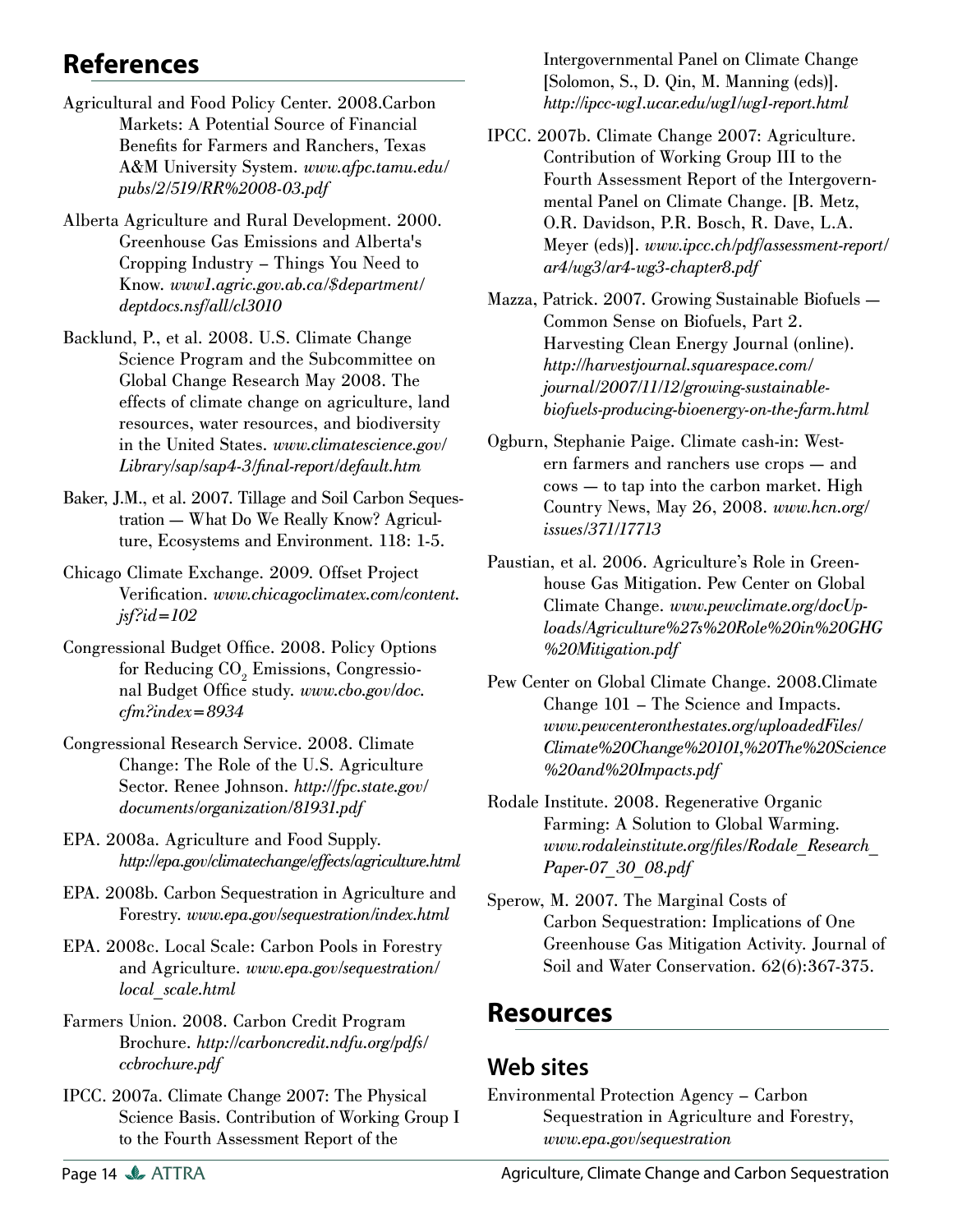- Environmental Protection Agency Global Warming Impacts on Agriculture, *[http://epa.gov/](http://epa.gov/climatechange/effects/agriculture.html) [climatechange/effects/agriculture.html](http://epa.gov/climatechange/effects/agriculture.html)*
- Pew Center on Global Climate Change, *<www.pewclimate.org>*
- Consortium for Agricultural Soil Mitigation of Greenhouse Gases (CASMGS), *<www.casmgs.colostate.edu>*
- Climate Friendly Farming, Washington State University Center for Sustaining Agriculture and Natural Resources, *<http://cff.wsu.edu>*
- Pacific Northwest STEEP Solutions to Environmental and Economic Problems, *<http://pnwsteep.wsu.edu>*
- ClimateandFarming.org, *<www.climateandfarming.org>*
- Soil Carbon Center at Kansas State University, *<www.soilcarboncenter.k-state.edu>*

#### **Reports**

- Harnessing Farms and Forests in the Low-Carbon Economy: How to Create, Measure, and Verify Greenhouse Gas Offsets. The Nicholas Institute for Environmental Policy Solutions. Edited by Zach Willey & Bill Chameides, Environmental Defense. Duke University Press. Durham & London. 2007
- Addressing Climate Change and Providing New Opportunities for Farmers. Institute for Agriculture and Trade Policy. Mark Muller, Catherine Hofman, Paul Hodges. September 2000. *[www.iatp.org/iatp/publications.cfm?accountID=](www.iatp.org/iatp/publications.cfm?accountID=258&refID=29793) [258&refID=29793](www.iatp.org/iatp/publications.cfm?accountID=258&refID=29793)*
- Agriculture and Climate Change: Greenhouse Gas Mitigation Opportunities and the 2007 Farm Bill. Evan Branosky and Suzie Greenhalgh. World Resources Institute Policy Note. March 2007. *[http://pdf.wri.org/](http://pdf.wri.org/agricultureandghgmitigation.pdf) [agricultureandghgmitigation.pdf](http://pdf.wri.org/agricultureandghgmitigation.pdf)*
- Soil Carbon Sequestration in Agriculture: Farm Management Practices Can Affect Greenhouse Gas Emissions. Dept. of Land Resources and Environmental Sciences, Montana State University Extension Service. Perry Miller, Rick Engel, and Ross Bricklemyer. *[http://msuextension.org/publications/](http://msuextension.org/publications/AgandNaturalResources/MT200404AG.pdf) [AgandNaturalResources/MT200404AG.pdf](http://msuextension.org/publications/AgandNaturalResources/MT200404AG.pdf)*
- Using Agricultural Land for Carbon Sequestration. Purdue University. Andrea S. Bongen. *<www.agry.purdue.edu/soils/Csequest.PDF>*
- Contracting for Soil Carbon Credits: Design and Costs of Measurement and Monitoring. Department of Agricultural Economics and Economics, Montana State University Department of Soil and Crop Sciences and Natural Resource Ecology Laboratory, Colorado State University. May 2002. Siân Mooney, John Antle, Susan Capalbo, and Keith Paustian *<www.climate.montana.edu/pdf/mooney.pdf>*
- Multiple Benefits of Carbon-Friendly Agricultural Practices: Empirical Assessment of Conservation Tillage. Center for Agricultural and Rural Development, Iowa State University. Lyubov A. Kurkalova, Catherine L. Kling, Jinhua Zhao. February 2003. *[www.card.](www.card.iastate.edu/publications/DBS/PDFFiles/03wp326.pdf) [iastate.edu/publications/DBS/PDFFiles/](www.card.iastate.edu/publications/DBS/PDFFiles/03wp326.pdf) [03wp326.pdf](www.card.iastate.edu/publications/DBS/PDFFiles/03wp326.pdf)*

# **Appendix**

# **How to get involved in voluntary private carbon markets**

The future of the voluntary carbon market remains to be seen. Currently, farmer payments from carbon offsets alone are not substantial enough to rationalize decisions for land management changes. However, it is important that the farm sector be included in solutions for mitigating climate change. Before enrolling in any type of carbon credit program, however, it is important to understand eligibility requirements, contract expectations and verification policies. Review all of these items with carbon aggregators before deciding to enroll.

# *Eligibility*

The following table was developed by the National Farmers Union Carbon Credit Program to help farmers determine eligibility for enrollment in specific projects (Farmers Union, 2008). Different aggregators might have different requirements for eligibility, enrollment and contracts.